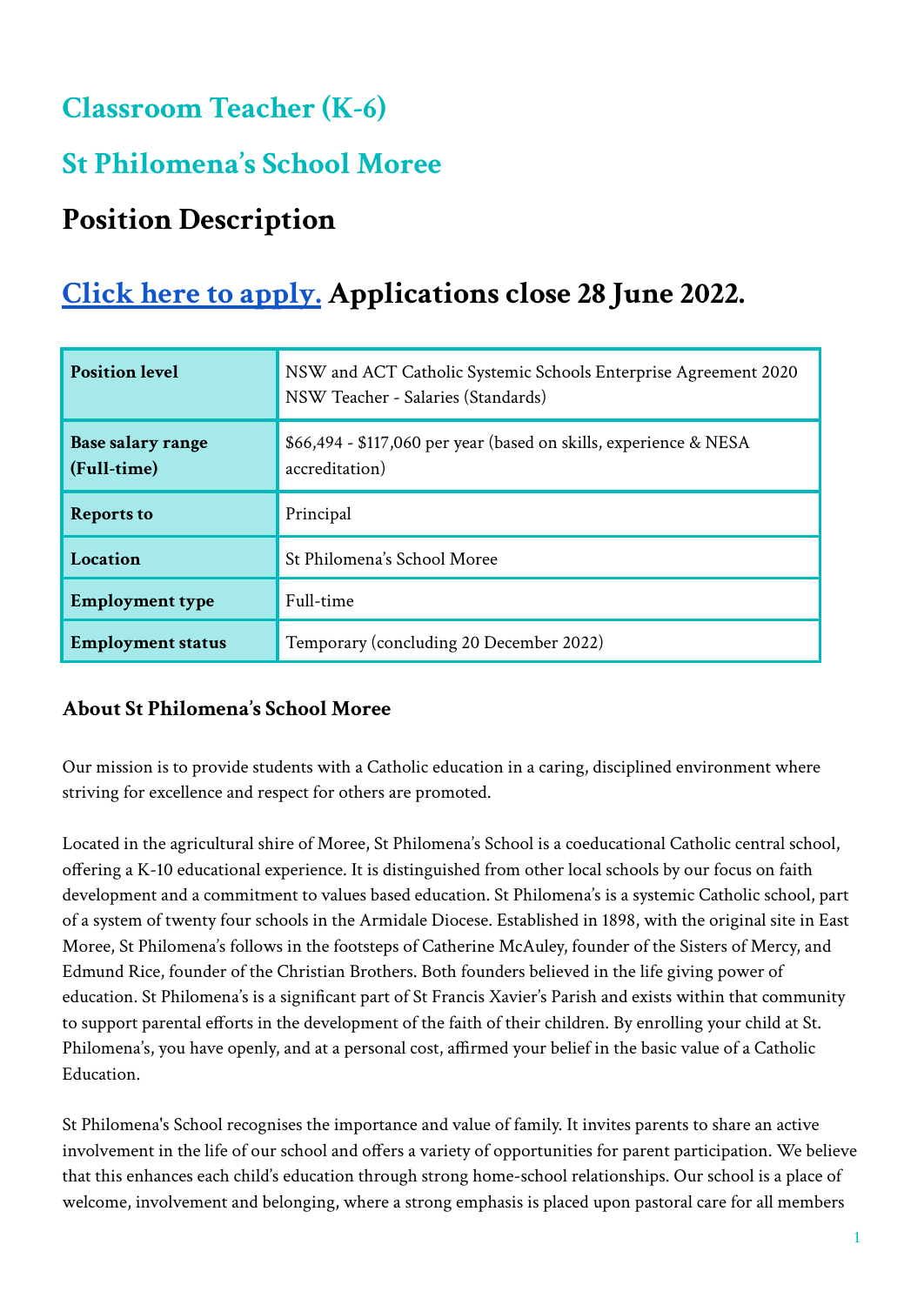of the community. St Philomena's School functions as one school, with primary and secondary sections working closely together to build the community's mission and goals. A policy of inclusion is promoted, assuring that the educational needs of the students are addressed by our dedicated staff. Within a caring learning environment, characterised by strong parental involvement, devoted and experienced staff create educational experiences which inspire a lifelong love of learning.

St Philomena's School reflects educational change. It is embracing innovative teaching practice and rethinking how it delivers education, to be able to offer today's young people an education that is relevant to the way they live and will work in the 21st century. We value the importance of daily literacy and numeracy blocks in prime learning time and the development of critical thinking skills, with an independent approach to learning, emphasised in both the primary and secondary departments.

There is a strong sense of community at St Philomena's School. With a dedicated staff, an active Parents and Friends Association and a progressive School Advisory Council , the school is part of a vibrant and supportive parish.

For further information on the school, please visit <http://www.stphilomenasmoree.nsw.edu.au/index.php>

#### **Commencement**

The commencement date for this position will be 18 July 2022 or as negotiated with the successful applicant and will conclude on 20 December 2022.

### **Position Purpose**

The Catholic School is more than an educational institution. It is a key part of the Catholic Church - an essential element in the Church's mission. The Teacher assists the Principal, to demonstrate strong support for the vision and ministry of the Catholic school.

Teachers are supported in their role to be able to provide quality teaching in a stimulating and challenging environment where everyone is valued. This position is responsible for all aspects of the planning, preparation and delivery of effective learning and teaching programs across the school.

### **Key Responsibilities**

| <b>Key area</b>       | Task                                                                                                                                                                                                                                               |
|-----------------------|----------------------------------------------------------------------------------------------------------------------------------------------------------------------------------------------------------------------------------------------------|
| Classroom<br>teaching | All teachers employed in the Diocese of Armidale<br>Collaborate with colleagues in Professional Learning Teams as part of a<br>Catholic Professional Learning Community.<br>Create a safe learning environment which stimulates learning, promotes |

Duties related to the position include but are not limited to the following: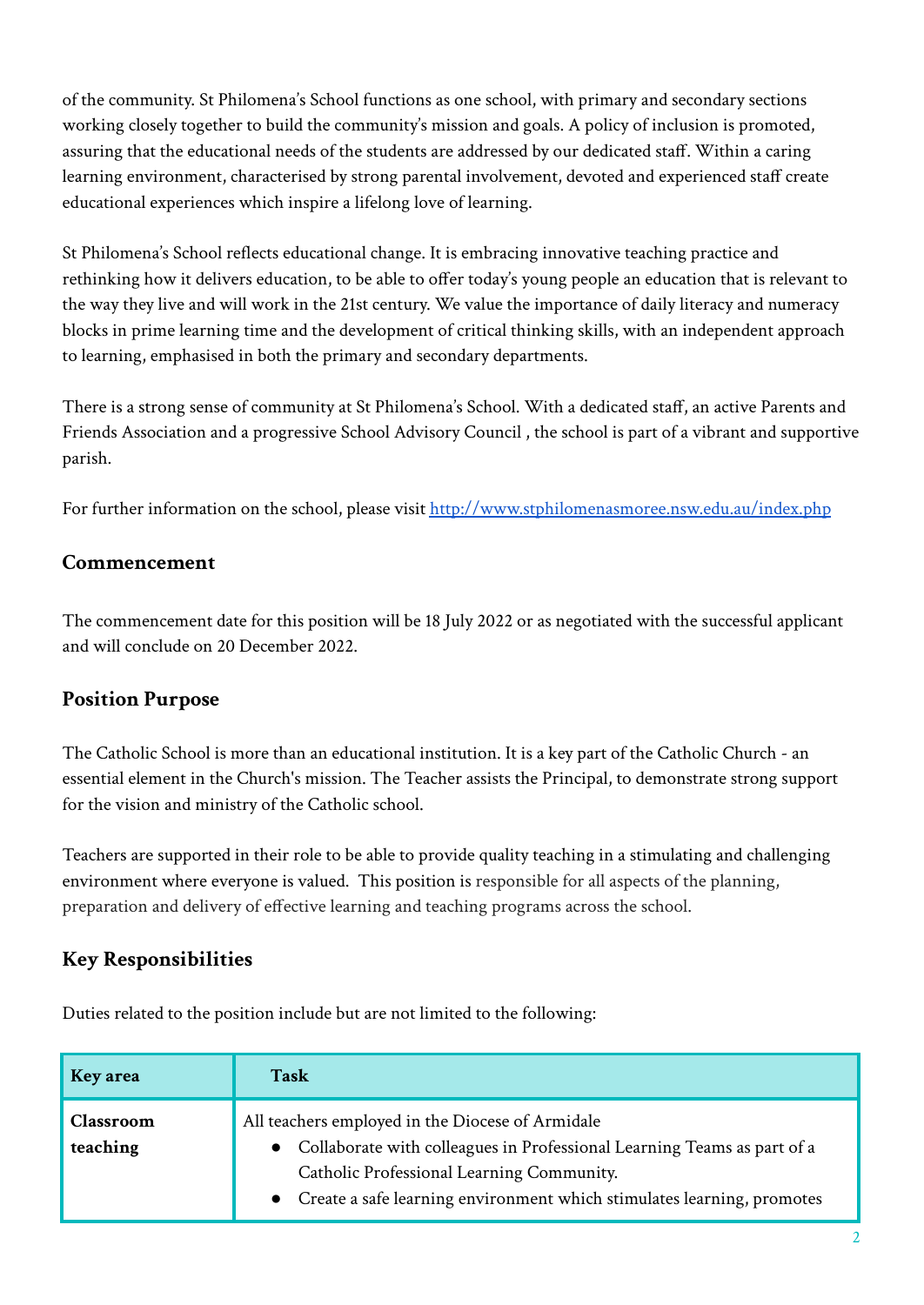|                                        | excellence, and accepts and acknowledges the needs of students to be both<br>challenged and supported.<br>Plan, prepare, record, evaluate and report on work to be undertaken by<br>classes.<br>Use a contemporary pedagogy and high-yield strategies to meet students'<br>individual needs.<br>Identify learner needs, conferring with specialist staff in the school as<br>required.<br>Communicate in a clear, respectful and professional way in order to<br>optimise each student's development.<br>Attend all lessons and be punctual to class. |
|----------------------------------------|-------------------------------------------------------------------------------------------------------------------------------------------------------------------------------------------------------------------------------------------------------------------------------------------------------------------------------------------------------------------------------------------------------------------------------------------------------------------------------------------------------------------------------------------------------|
|                                        | Maintain professional confidentiality with regard to students and their<br>families.<br>Be proficient in the use of ICTs as a teaching and administrative tool.                                                                                                                                                                                                                                                                                                                                                                                       |
| <b>Record keeping</b><br>and reporting | In a timely manner, assess and provide effective feedback on students' work<br>and keep complete and accurate records of each student's progress.<br>Communicate with parents in written reports and parent teacher<br>interviews, and at other times as required.<br>Carry out administrative tasks thoroughly and punctually.                                                                                                                                                                                                                       |
| <b>Other duties</b>                    | Communicate with, and establish effective and cooperative working<br>relationships with teaching and non-teaching colleagues.<br>Help to enable the best use of shared resources.<br>Undertake playground, class and other supervisions according to rosters as<br>required.<br>Work with colleagues to review and develop the curriculum and write<br>course documents.<br>Attend and actively participate in staff and faculty professional development<br>meetings, as required.                                                                   |
| Professional<br>development            | Undertake regular professional development in order to meet professional<br>growth as indicated in the AITSL Standards for teachers, and the<br>requirements of NESA. Keep abreast of knowledge and curriculum<br>development in teaching areas as well as current developments in<br>educational research.<br>Contribute to the professional development of other staff members by<br>proactively sharing knowledge, ideas and resources<br>Actively participate in coaching to further develop self-nominated skills and<br>abilities.              |
| General                                | Attend to any other matters appropriate for the position and consistent<br>with the skills of the incumbent as directed by the principal.                                                                                                                                                                                                                                                                                                                                                                                                             |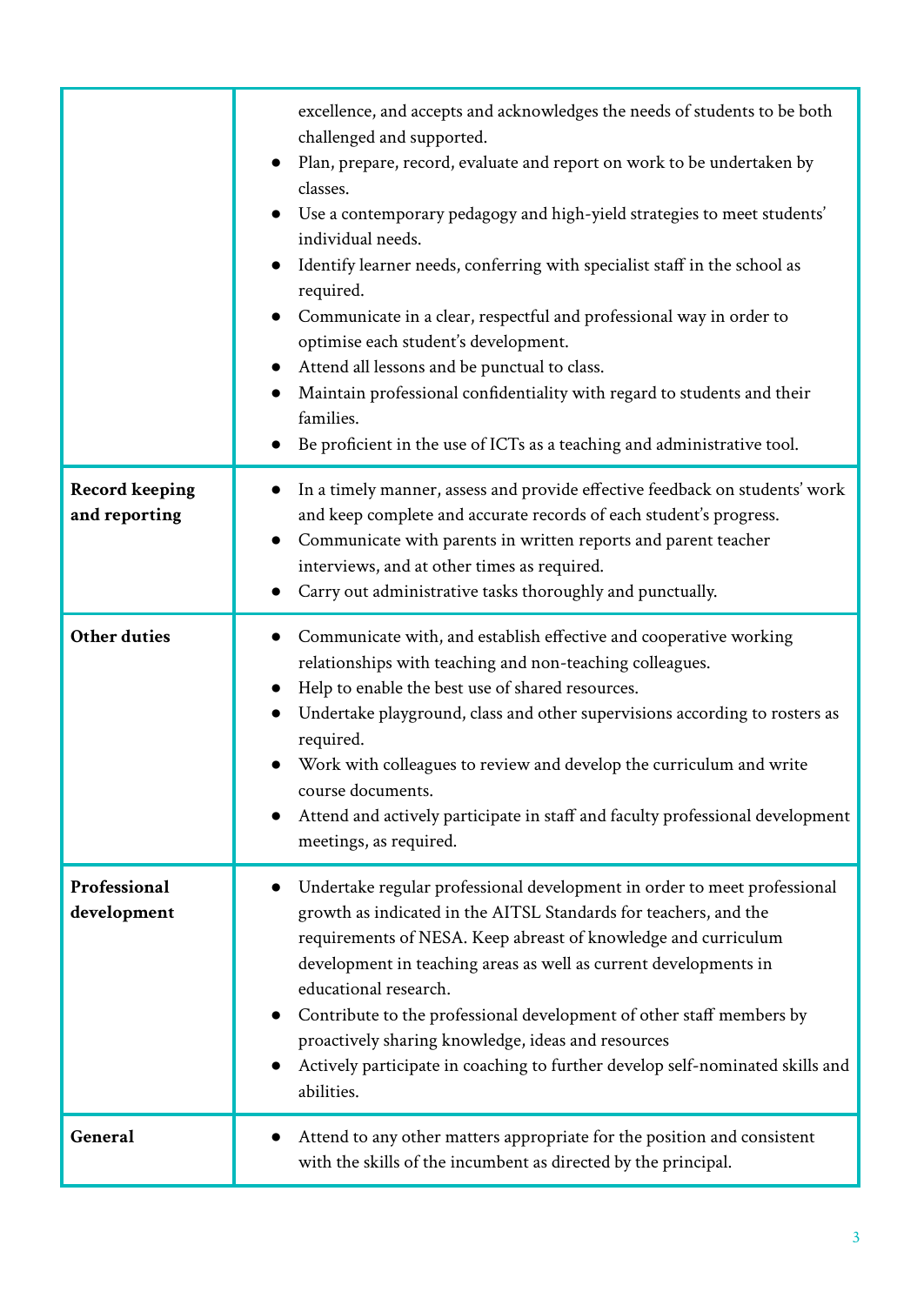St Philomena's School Moree reserves the right to alter roles and responsibilities requirements as required.

#### **Selection criteria**

#### **General expectations of staff at St Philomena's School Moree**

- Respect of and a commitment to the Catholic ethos and a willingness to foster it.
- Serve the employer faithfully, honestly, efficiently and diligently and exercise all due care and skill in the performance of your duties.
- Ensure appropriate behaviours when engaging with children.
- Act as a team member, developing and supporting the philosophy and ethos of the team.
- Willingness to undertake professional development.
- Maintain strict observance of school policies, rules and procedures including the reporting of improper or unethical conduct.
- Observe and comply with all WHS protocols.
- Ensure all colleagues, students and parents are provided with quality service in a timely, efficient and friendly manner.
- The ability to maintain strict confidentiality and to exercise discretion and sound judgement.
- Act in a professional and respectful manner at all times.
- Employment with St Philomena's School Moree is conditional upon successful applicants having or obtaining a valid current NSW Working with Children Check Clearance.

#### **Essential criteria**

- Appropriate teaching qualifications and current NESA registration.
- Demonstrated knowledge of pedagogy associated with K-6 teaching in a contemporary, collaborative learning space.
- Demonstrated skills in information and communication technologies.
- Demonstrated teaching skills, including working collaboratively with colleagues to create innovative experiences for all learners and a demonstrated capacity to team teach.
- Excellent interpersonal and communication skills including the capacity to develop productive and caring relationships with students, parents and staff where the focus is on the learning and well-being of the student.
- Demonstrated high standard of competency and proficiency in classroom practice and student management.

#### **Desirable criteria**

● Meet the criteria and be willing to teach Religious Education in the Diocese of Armidale in accordance with [Framework for the Accreditation of](https://arm.catholic.edu.au/wp-content/uploads/2018/10/Framework-for-the-Accreditation-of-Staff-in-Catholic-Schools.pdf) Staff in Catholic Schools.